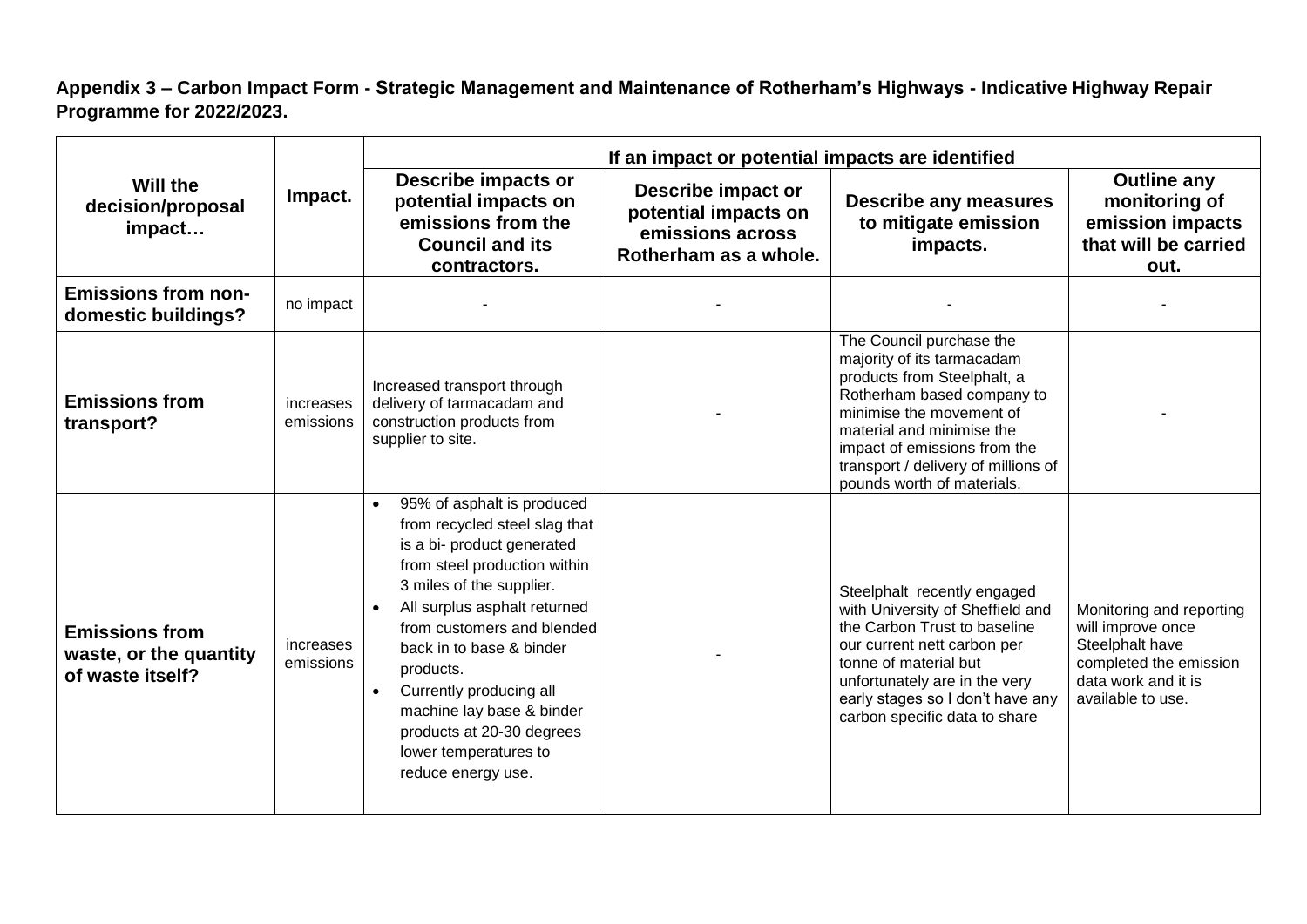| <b>Emissions from</b><br>housing and domestic<br>buildings?                                                                                                                                                                                                                                                                                                                                                 | no impact              |                                                                                                                                                                                                                                                                                                                                                                                                                                |  |                                                                                                                                                                                                                                                                                                                                                                                                                                                                                                                                               |  |
|-------------------------------------------------------------------------------------------------------------------------------------------------------------------------------------------------------------------------------------------------------------------------------------------------------------------------------------------------------------------------------------------------------------|------------------------|--------------------------------------------------------------------------------------------------------------------------------------------------------------------------------------------------------------------------------------------------------------------------------------------------------------------------------------------------------------------------------------------------------------------------------|--|-----------------------------------------------------------------------------------------------------------------------------------------------------------------------------------------------------------------------------------------------------------------------------------------------------------------------------------------------------------------------------------------------------------------------------------------------------------------------------------------------------------------------------------------------|--|
| <b>Emissions from</b><br>construction and/or<br>development?                                                                                                                                                                                                                                                                                                                                                | increases<br>emissions | The Council has a statutory duty<br>under Section 41 of the<br>Highways Act 1980 to maintain<br>the adopted highway. The repair<br>of the roads and footways is<br>required to keep the highway<br>safe for all users.<br>Highway maintenance does<br>have an impact on carbon<br>emissions through material use,<br>construction and delivery but<br>these emissions are mitigated<br>where possible as stated<br>previously. |  | The Council's approach is to<br>move away from traditional<br>maintenance options, not<br>concentrating on repairing<br>worst first, and more towards<br>treatments that extend the life<br>of a road. It is therefore<br>important to have a wide range<br>of treatment options available<br>so as to allow the most<br>appropriate treatment to be<br>used on the appropriate site.<br>Therefore the most efficient<br>method of maintenance is used<br>that avoids deep dig repairs<br>that require greater levels of<br>$CO2$ to deliver. |  |
| Carbon capture (e.g.<br>through trees)?                                                                                                                                                                                                                                                                                                                                                                     | no impact              |                                                                                                                                                                                                                                                                                                                                                                                                                                |  |                                                                                                                                                                                                                                                                                                                                                                                                                                                                                                                                               |  |
| Identify any emission impacts associated with this decision that have not been covered by the above fields:<br>Steelphalt are a Rotherham based company who fabricate the majority of tarmacadam material used to repair the Council's roads and footways.<br>Steelphalt is collaborating with the University of Sheffield and the Carbon Trust to baseline their current net carbon per tonne of material. |                        |                                                                                                                                                                                                                                                                                                                                                                                                                                |  |                                                                                                                                                                                                                                                                                                                                                                                                                                                                                                                                               |  |

**Please provide a summary of all impacts and mitigation/monitoring measures:**

Steelphalt have confirmed their Steel Slag Asphalt is 95% recycled per tonne. They offer low temperature asphalt and inclusion of recycled plastic to further reduce embodied carbon by up to 40% in comparison with asphalt produced from quarried aggregates.